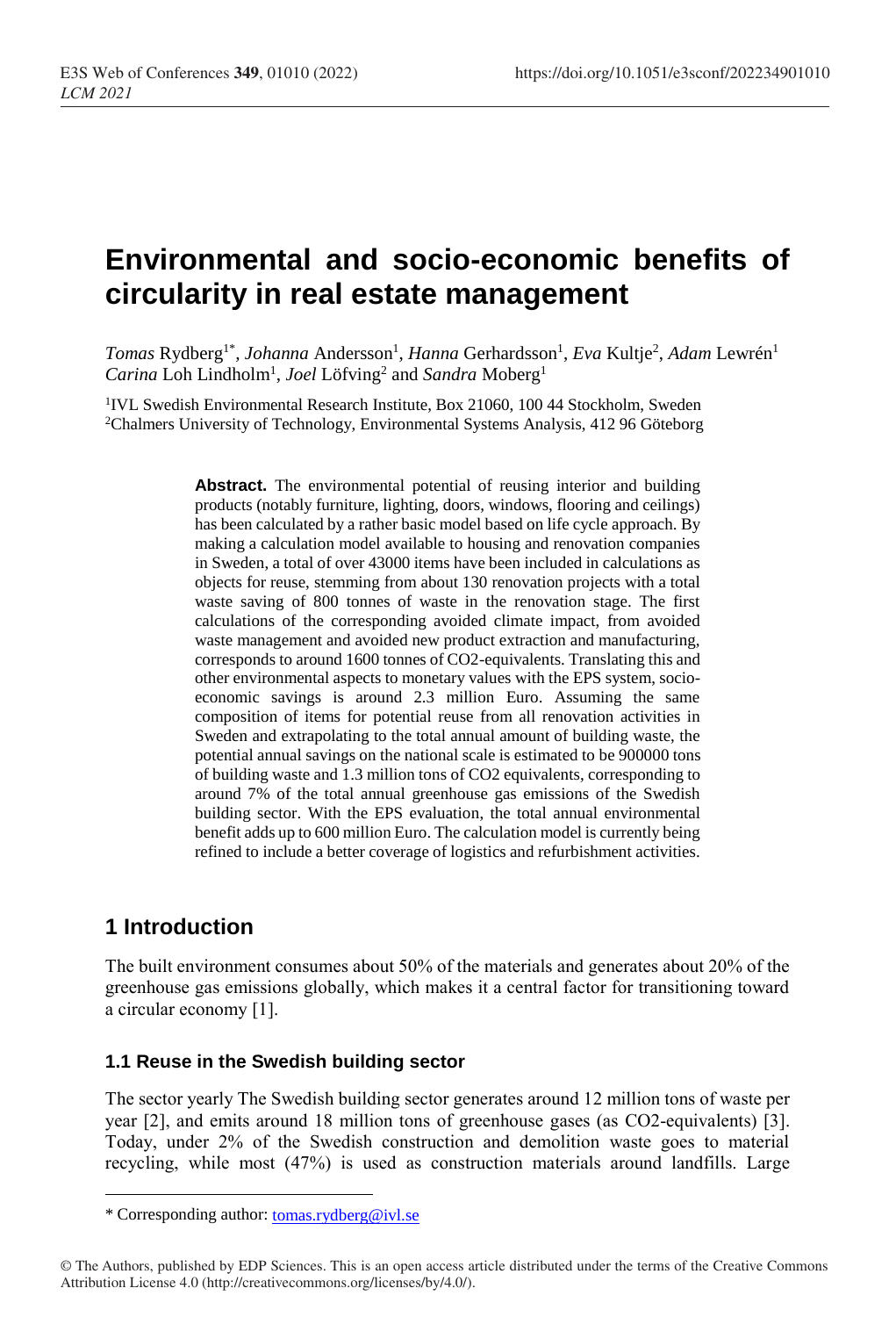fractions also go to landfill  $(36%)$  and to energy recovery  $(11%)$  [2]. Increasing the reuse levels plays a central role in reducing waste volumes, virgin resource extraction and the emission of greenhouse gases.

### **1.2 CCBuild – a knowledge and information sharing platform**

One main barrier limiting reuse in practice is lack of knowledge regarding potential levels of reuse and its potential environmental effects [4]. CCBuild (Center for Circular Building) is a digital platform and a knowledge sharing network with the aim of increasing the reuse levels in the Swedish building sector [5]. The work presented here is based on findings so far on reusability of building products within CCBuild.

### **2 Estimating the potential benefits of reuse**

The core element of the CCbuild platform is a product database that currently has three different applications: an inventory tool, a product bank and a marketplace. The inventory tool can be used to assist and record material inventories and collect data on products available for reuse. The product bank provides an overview of the products available for reuse within a specific project or organization based on entries from the inventory tool. The marketplace can be used to buy and sell products for reuse. A module of the tools is used to produce an assessment and communication of the environmental potential of reuse.

The current version of the CCBuild tools includes roughly 250 pre-defined construction products, lighting and furniture.

The assessment of the environmental potential of reuse is based on user input data regarding the product volumes available for reuse, among the pre-defined product types. The product types are coupled to default data for environmental performance and assumptions on material content based on data sources such as environmental product declarations (EPD), product sheets, construction product declarations (eBVD) and webshops.

If a CCBuild user wants to add a product that cannot be found among the pre-defined product types, it is added within the category "other", in which case only the waste and resource potential indicator comes into play.

### **2.1 Calculating the environmental potential of reuse**

In CCBuild reuse is assumed to replace the need to produce and transport a new product, as well as replacing the need to transport and manage waste of the existing product. Reuse is assumed to require additional transports. The following transport scenarios have been assumed, mainly as a way to include indicatively reasonable transport distances and modes:

- Manufacturing: 1 500 km (international) heavy truck
- Waste management: 30 km (local) heavy truck
- Reuse: 200 km (regional) light truck

Transports for raw material are included in the upstream data  $(RM)$ . The impact from manufacturing is either included in the datasets or assumed to be a share of 20-30% of the impact on the raw material production. Reconditioning and storing are not accounted for in the current version.

The indicators of the environmental potential of reuse assessed within CCBuild are:

Waste and resource potential (ton): the resource use and waste volumes avoided are presented as total volumes (ton), as well as divided into resource types (see 3.1.1)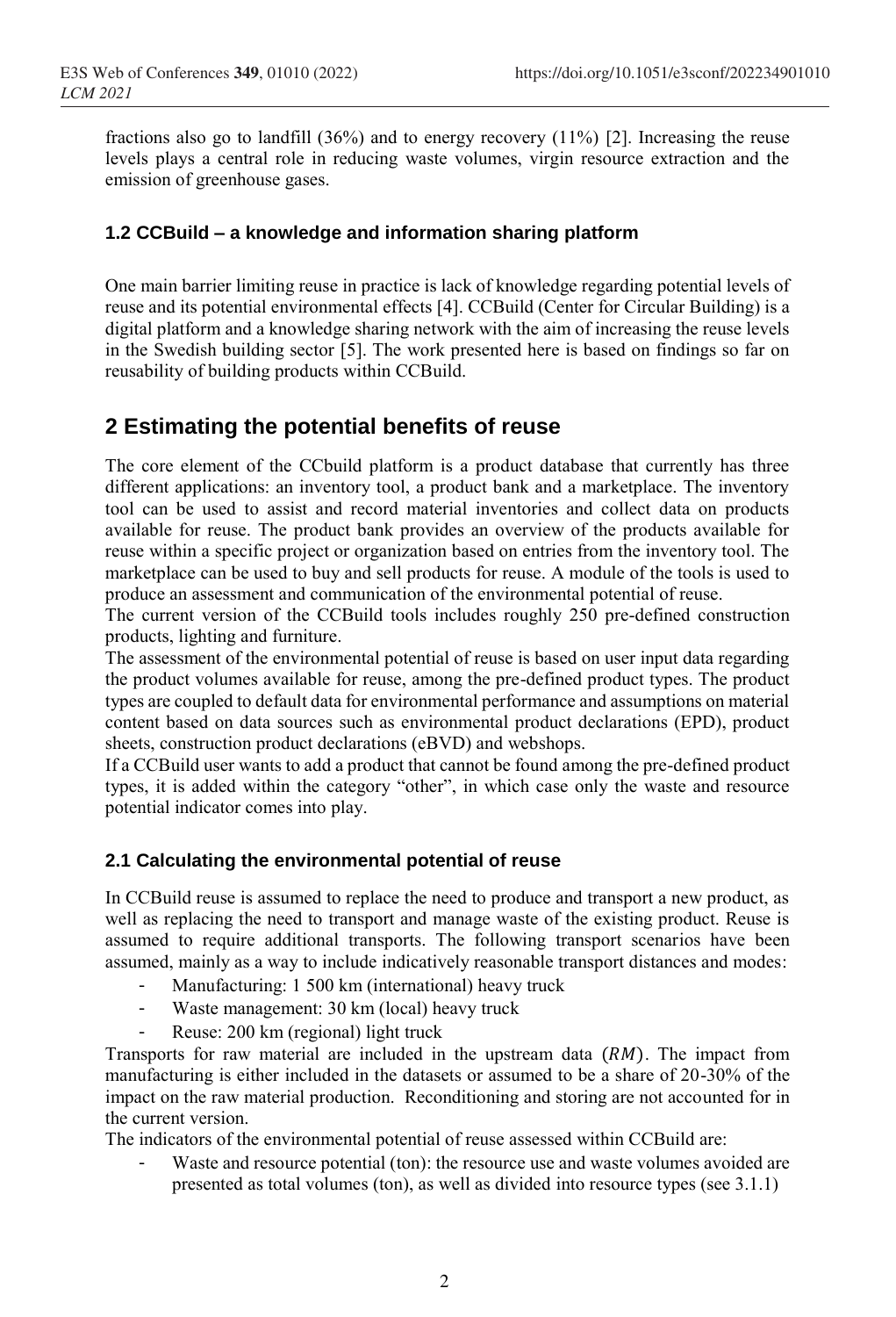- Climate mitigation potential (ton  $CO<sub>2eq</sub>$ ): The climate mitigation is presented as carbon dioxide equivalents (ton CO<sub>2eq, 100 years</sub>), excluding biogenic carbon [7]
- Environmental damage cost potential (EURO): The assessment uses EPS version 2015dx (excluding climate impacts from secondary particles) [8] and presents the environmental damage cost potential of reuse in terms of EURO of environmental damage costs avoided due to reuse.

### **2.2 Reused volumes**

Results are calculated for reuse within CCBuild (2.2.1) as well as for the Swedish building sector in general (2.2.2).

### *2.2.1 Potential for reuse within CCBuild*

The assessment of the reuse potential within CCBuild is based on user data for current reuse projects within CCBuild extracted from the product database in May 2020. In total, data on 130 reuse projects created by 33 different organizations including architects, property owners and reuse consultants were extracted from the system. Table 1 presents the number of product units within CCBuild as well as per average CCBuild project, divided into lighting, furniture, construction products and other. In total, the CCBuild product bank included 66079 product units at the time, all considered available for reuse. Of these, 43524 (66%) included the data and information necessary to assess their environmental reuse potential, notably estimated aesthetical and functional value as well as product and material category and mass, and for these products matching to environmental data was possible, adding up to 814 tonnes (see Table 2). For the remaining 34%, the information was too scarce to allow a robust matching against environmental data (for example lacking material type or mass), and these have therefore been excluded from further assessment.

| <b>Product type</b>   | No. of product units available in the<br><b>CCBuild platform (May 2020)</b> | No. of product units used in an<br>average CCBuild project (May<br>2020) |
|-----------------------|-----------------------------------------------------------------------------|--------------------------------------------------------------------------|
| Lighting              | 5,506 (8%)                                                                  | 42                                                                       |
| Furniture             | $6,559(10\%)$                                                               | 50                                                                       |
| Construction products | 31,459 (48%)                                                                | 242                                                                      |
| Other                 | 22,555 (34%)                                                                | 174                                                                      |
| <b>Total</b>          | 66,079 (100%)                                                               | 508                                                                      |

| <b>Table 1.</b> The environmental potential for reuse within CCBuild is based on the products available for |                                                                        |  |  |
|-------------------------------------------------------------------------------------------------------------|------------------------------------------------------------------------|--|--|
|                                                                                                             | reuse in CCBuild in May 2020, entered since the start in January 2019. |  |  |

### *2.2.2 Potential for reuse on National scale*

Ccbuild projects have only recorded in the CCBuild product bank the products from refurbishing projects deemed suitable for reuse. No records have been taken of the total waste amounts in these projects. Instead, the potential for reuse on national scale in the Swedish building sector is based on estimates of building waste reuse potentials at municipal recycling centers [6] combined with the national waste levels from the building sector. In [6] it is estimated that 19% of the construction products discarded as waste at recycling centers could be commercially reused and an additional 7% could be functionally reused. In our estimate, the numbers are rounded off to 20% (commercial, 600 000 tons) plus 10% (functional, 300 000 tons) of the non-hazardous wood and mineral waste (3 million tons/year).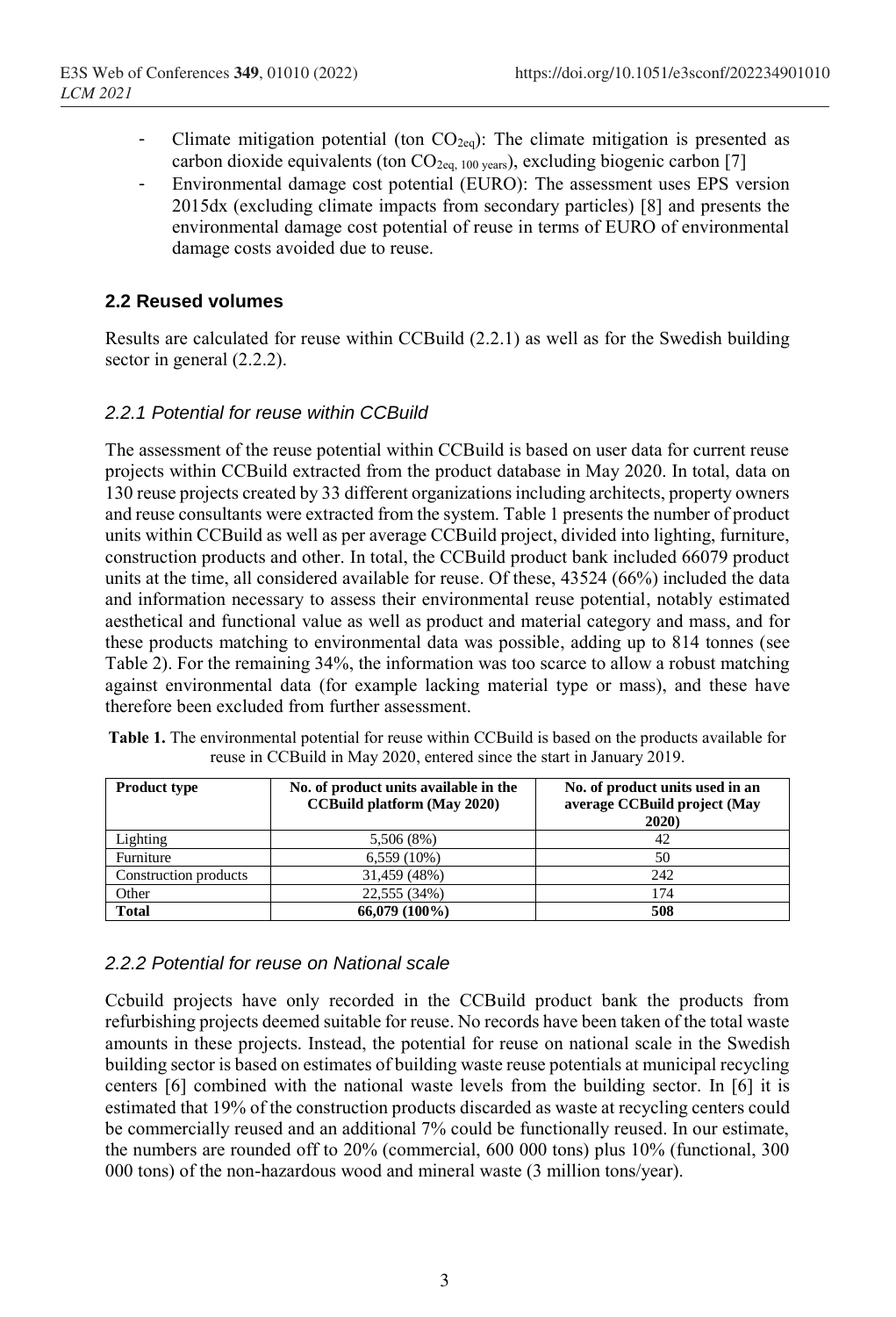# **3 Results**

Based on the product volumes assessed to have a reuse potential within CCBuild (Table 1) and the Swedish building sector (Table 2), this section assesses the environmental potential for reuse within CCBuild (3.1) as well as in the Swedish building sector in general (3.2).

### **3.1 Environmental potential of reuse within CCBuild**

### *3.1.1 Waste and resource use*

Reusing the products available within CCBuild has the potential to reduce resource use with approximately 800 tons, and the waste volumes with the same amount. This equals an average waste and resource potential of around 6 tons per CCBuild project. Table 2 shows the division of material resources for the CCBuild product types construction products (631 tons), lighting (31 tons) and furniture (151 tons). The material resource content of the CCBuild construction products is similar to the national waste from the building sector, with approximately onefourth of wood resources and the main fraction being mineral resources. The lighting products contain mainly metals, glass, plastics and electronics. The furniture category contains mainly wood, metals and plastics.

| <b>Resource type</b> | <b>Construction</b> | <b>Lighting</b> | <b>Furniture</b> | Total (ton) |
|----------------------|---------------------|-----------------|------------------|-------------|
|                      | products (ton)      | (ton)           | ton)             |             |
| <b>Glass</b>         | 275 (44%)           | 6(18%)          |                  | 281 (35%)   |
| Wood                 | 131 (21%)           |                 | 71 (51%)         | 209 (26%)   |
| Metals               | 42 (7%)             | 21 (69%)        | 53 (35%)         | 117 (14%)   |
| Plaster              | 97 (15%)            |                 |                  | 97 (12%)    |
| Plastics             | 14 (2%)             | 2(8%)           | 17(12%)          | 34 (4%)     |
| Stone                | 12(2%)              |                 |                  | 12(2%)      |
| Tiles and porcelain  | 7(1%)               |                 |                  | 7(1%)       |
| Electronics          |                     | $1(4\%)$        |                  | $2(0\%)$    |
| Other                | 52 (8%)             | $0.3(1\%)$      | 3(2%)            | 56 (7%)     |
| Total                | $631(100\%)$        | 31 (100%)       | 151 (100%)       | 814 (100%)  |

**Table 2.** Waste and resource potential for the products available for reuse within CCBuild.

### *3.1.2 Climate mitigation*

Reusing the products available within CCBuild has the potential to reduce greenhouse gas emissions with approximately 1,600 tons of CO2eq. This equals an average climate mitigation potential of around 12 tons of CO2eq per CCBuild project. Table 4 shows the division of the climate mitigation potential between the different CCBuild product categories. The main potential can be found in reusing construction products (912 tons of CO2eq) and furniture (513 tons of CO2eq), with a more limited potential in lighting (173 tons of CO2eq). Of the construction products, the main potential can be found in inner walls (412 tons of CO2eq) and doors (194 tons of CO2eq).

### *3.1.3 Environmental damage cost*

Reusing the products available within CCBuild has the potential to reduce environmental damage costs with approximately 2.3 million EURO. This equals an average environmental cost potential of around 17,000 EURO per CCBuild project. Table 5 shows the division of the environmental cost potential between the different CCBuild product categories. The main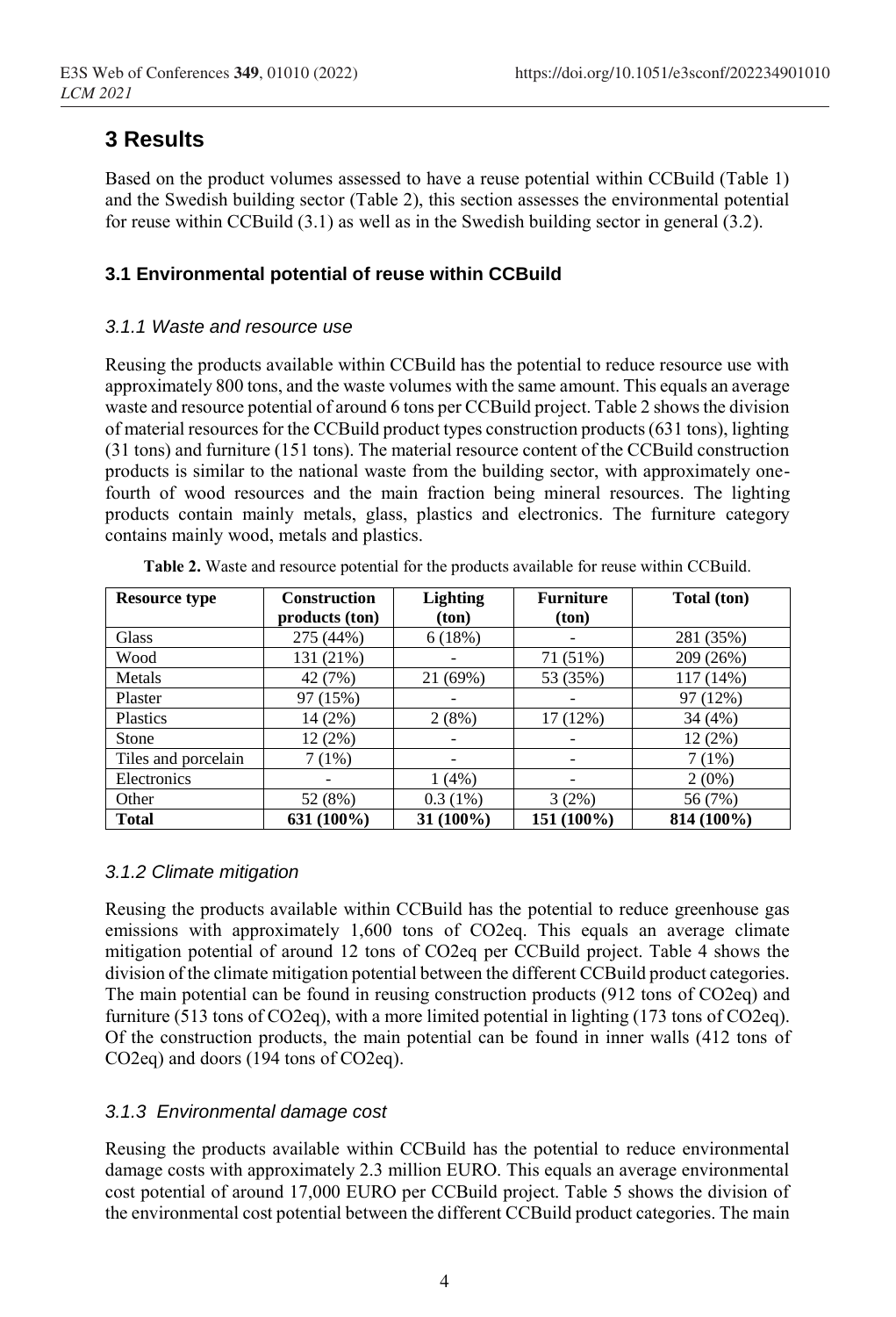potential can be found in reusing furniture (1.1 million EURO) and lighting (0.8 million EURO), with a more limited potential in construction products (0.4 million EURO).

| <b>Product type</b> |                   | <b>Climate mitigation potential</b> | <b>Environmental cost</b> |  |
|---------------------|-------------------|-------------------------------------|---------------------------|--|
|                     |                   | (tons of $CO2eq$ )                  | potential (EURO)          |  |
| <b>Lighting</b>     |                   | 170 (11%)                           | 770,000 (34%)             |  |
| <b>Furniture</b>    |                   | 510 (32%)                           | 1,110,000 (49%)           |  |
|                     | Doors             | 190 (12%)                           | 85,000 (4%)               |  |
|                     | Windows           | 110 (7%)                            | 35,000 (2%)               |  |
|                     | Grids and forging | 30(2%)                              | 15,000 (1%)               |  |
| <b>Construction</b> | Flooring          | 60(4%)                              | $10,000(0\%)$             |  |
| products            | Inner walls       | 410 (26%)                           | 185,000 (8%)              |  |
|                     | Ceilings          | 90(6%)                              | 55,000 (2%)               |  |
|                     | Bathrooms and     | $20(1\%)$                           | $10,000(0\%)$             |  |
|                     | kitchens          |                                     |                           |  |
| <b>Total</b>        |                   | $1,590(100\%)$                      | 2,275,000 (100%)          |  |

**Table 3.** Climate and environmental damage cost savings potential for the products available for reuse within CCBuild.

### **3.2 Environmental potential of reuse in the Swedish building sector**

Only a rough estimate can be made for the whole building sector, corresponding to the rough estimate in Section 2.2.2, as the detailed distribution among product types has not been studied in this case. Based on the potential reuse estimated in Section 2.2.2, and the assumption that the average climate and environmental damage cost saving per ton of reused product is the same as for the CCbuild sorted out products (about 2 tons of CO2eq/ton and 2800 EURO/ton, respectively), the annual climate impact saving if exploiting the full reuse potential would be 1 200 000 tons of CO2eq for the commercial reuse and another 600 000 tons for the functional reuse. The corresponding environmental damage cost savings potential would be 1 680 MEURO and 840 MEURO, respectively.

# **4 Conclusions**

This paper presents an assessment of the environmental potential of reusing the products available within the platform CCBuild, as well as the environmental potential of reusing Swedish building and demolition waste. The products available for reuse within CCBuild includes both furniture, lighting and interior and exterior construction products such as doors, windows, flooring and ceilings.

Reusing the products within CCBuild has the potential to reduce resource use with over 800 tons, and waste volumes by the same amount. This corresponds to around 6 tons per average reuse project. The main material resources available for reuse within CCBuild are glass (35%), wood (26%), metals (14%) and plaster (12%). Reusing the products within CCBuild has the potential to reduce greenhouse gas emissions by approximately 1,600 tons of CO2eq, corresponding to around 12 tons of CO2eq per average reuse project. The product types with the most significant climate mitigation potential are furniture (32%), inner walls (26%), doors (12%) and lighting (11%). Lastly, reusing the products within CCBuild has the potential to reduce environmental damage costs by approximately 2.3 million EURO, corresponding to around 1,800 EURO per average reuse project. The product types with the most significant environmental cost potential are furniture (49%), lighting (34%) and inner walls (8%). As around one-third of the CCBuild products have been excluded from the assessment due to a lack of data, the environmental potential presented in in the paper is likely underestimated.